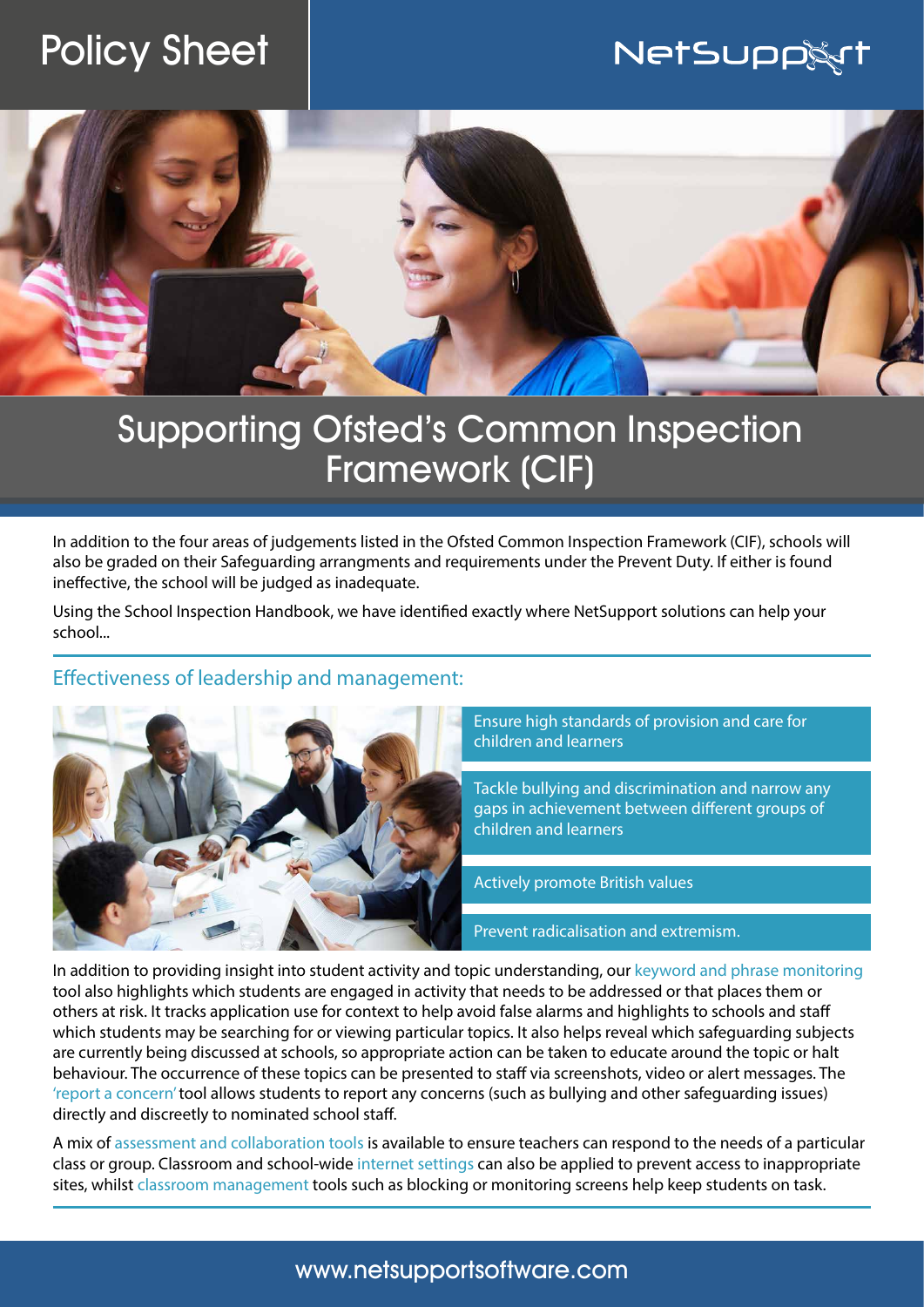

#### Quality of teaching, learning and assessment



Relevant subject knowledge that is detailed and communicated well to children and learners

Identify children and learners who are falling behind in their learning or who need additional support

Children and learners understand how to improve as a result of useful feedback

Classroom management tools such as blocking and monitoring students' screens and restricting internet use help teachers deliver content in an effective way - whilst the ability to showcase both teacher and students' screens to demonstrate a concept or model outstanding work serves as an effective collaborative platform. The student toolbar enables students to access the lesson objectives and learning outcomes throughout the lesson, plus the Student Journal provides a summary of the lesson and acts as a revision tool.

The range of assessment tools enables teachers to assess and provide feedback (to individual students, groups or the entire class) in a range of ways throughout the lesson or year - and check progress, ensuring all are up to speed before moving on to a new topic.

Using the student toolbar, students can access the teacher's help discreetly, or the teacher can check up on the student using the chat function. During the lesson, the Student Journal will capture all items related to the subject such as teacher and student notes, test results, lesson details and more, enabling students to review them postclass.

#### Personal development, behaviour and welfare



Using collaborative tools such as group chat allows individuals to be assigned roles to work together to solve a problem in preparation for the world of work. Additionally, with the use of internet restrictions, students can improve their search skills in a safe environment which also educates them as to which sites are not appropriate. Enforcement of Acceptable Use Policies (AUPs) outlines and reminds students of the expected beahviour when logging on. Safeguarding tools such as 'report a concern' or keyword and phrase monitoring will help alert staff to students who may not possess the skills outlined above and thus need further support.

### www.netsupportsoftware.com